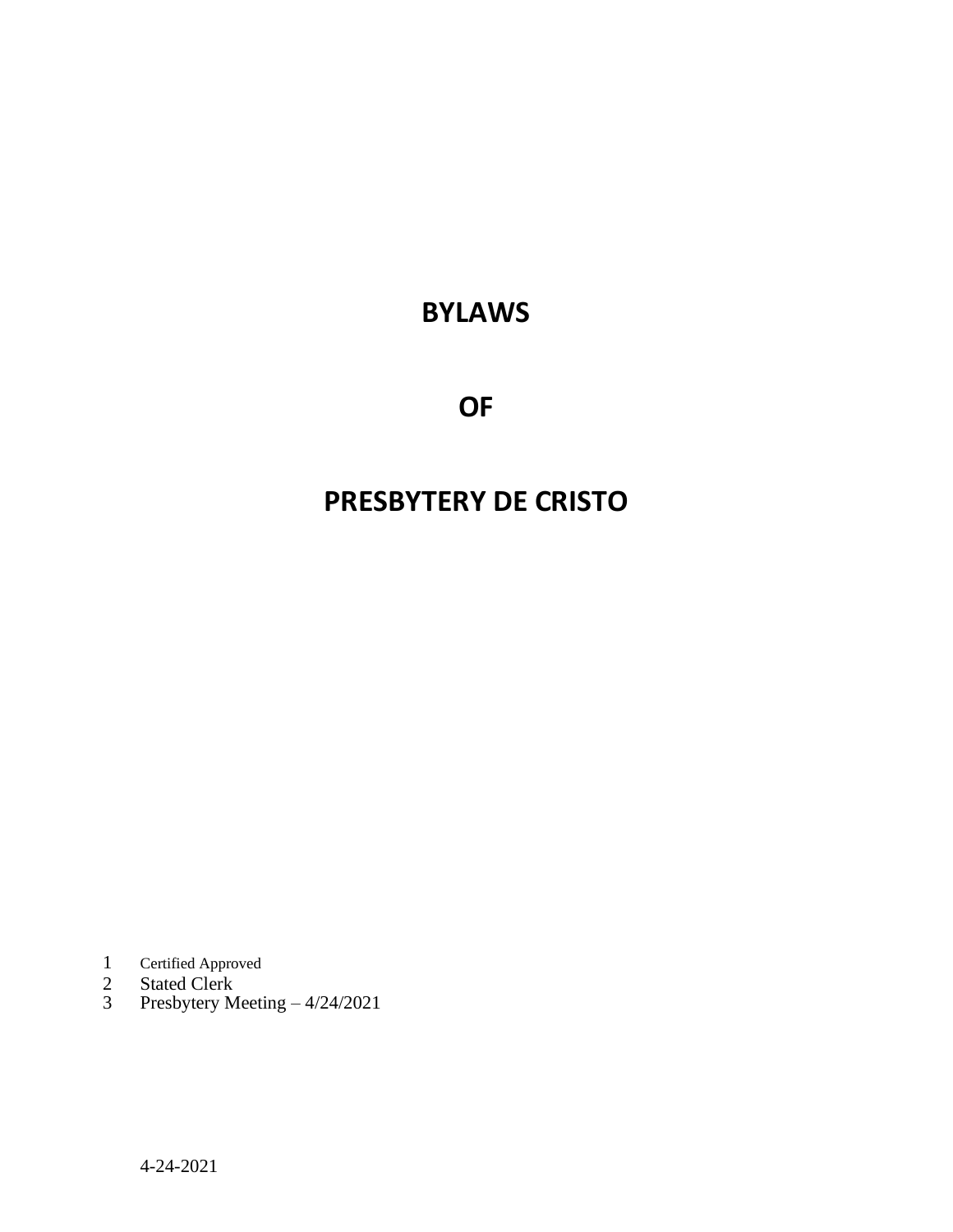### **PRESBYTERY DE CRISTO**

| $\mathbf{1}$                                                                                 |                          | <b>BYLAWS OF PRESBYTERY DE CRISTO</b>                                                |    |
|----------------------------------------------------------------------------------------------|--------------------------|--------------------------------------------------------------------------------------|----|
| $\overline{2}$<br>3<br>4<br>5                                                                | <b>TABLE OF CONTENTS</b> |                                                                                      |    |
| 6<br>$\tau$                                                                                  | Article I                | Name, Affiliation and Boundaries                                                     | 3  |
| 8<br>9                                                                                       | Article II               | <b>Membership and Management</b>                                                     | 4  |
| 10<br>11                                                                                     | Article III              | <b>Meetings</b>                                                                      | 5  |
| 12<br>13                                                                                     | <b>Article IV</b>        | <b>Officers</b>                                                                      | 6  |
| 14<br>15                                                                                     | Article V                | <b>Board of Trustees</b>                                                             | 7  |
| 16<br>17                                                                                     | <b>Article VI</b>        | <b>Commissions and Committees</b>                                                    | 8  |
| 18<br>19                                                                                     | <b>Article VII</b>       | <b>Ecumenical &amp; Interfaith Relations</b>                                         | 10 |
| 20<br>21                                                                                     | <b>Article VIII</b>      | <b>Special Rules</b>                                                                 | 11 |
| 22<br>23<br>24                                                                               | <b>Article IX</b>        | Policies of Presbytery, Trustees and<br><b>Presbytery Commissions and Committees</b> | 12 |
| 25<br>26                                                                                     | Article X                | <b>Parliamentary Authority</b>                                                       | 14 |
| 27<br>28<br>29<br>30<br>31<br>32<br>33<br>34<br>35<br>36<br>37<br>38<br>39<br>40<br>41<br>42 | <b>Article XI</b>        | Amending the Bylaws and Amending the<br><b>Manual of Operations</b>                  | 15 |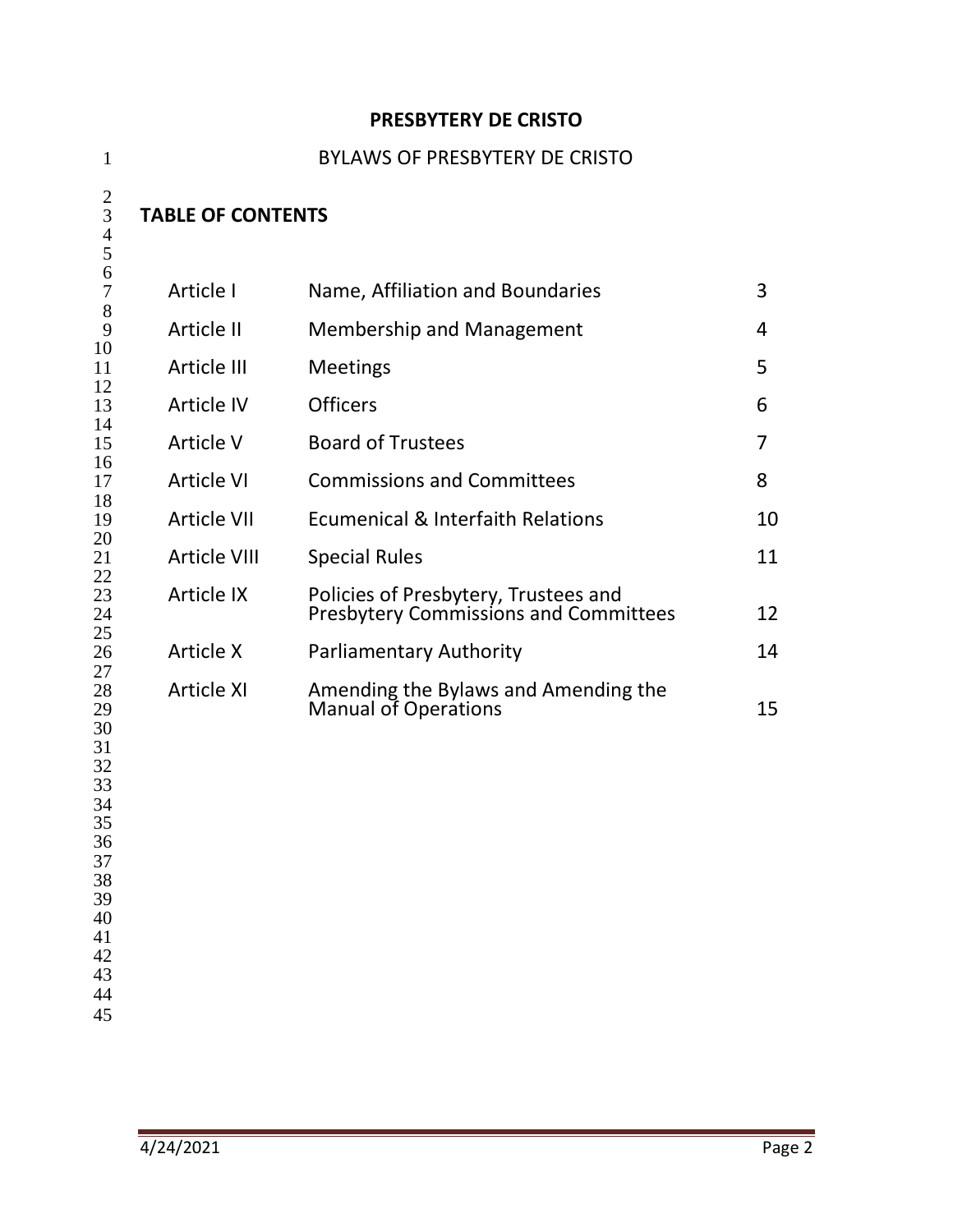| $\mathbf{1}$                                                                                                                                                                           |      | <b>BYLAWS</b>                                                                                                                                                                                                                                                                                                                                                                                                                                                                                                     |
|----------------------------------------------------------------------------------------------------------------------------------------------------------------------------------------|------|-------------------------------------------------------------------------------------------------------------------------------------------------------------------------------------------------------------------------------------------------------------------------------------------------------------------------------------------------------------------------------------------------------------------------------------------------------------------------------------------------------------------|
| $\begin{array}{c} 2 \\ 3 \\ 4 \\ 5 \end{array}$                                                                                                                                        |      | <b>PRESBYTERY DE CRISTO</b>                                                                                                                                                                                                                                                                                                                                                                                                                                                                                       |
| 6                                                                                                                                                                                      |      | Adopted January 30, 2016<br>Amended October 21, 2017 and April 24, 2021                                                                                                                                                                                                                                                                                                                                                                                                                                           |
| $\overline{7}$<br>8                                                                                                                                                                    |      | <b>ARTICLE I</b>                                                                                                                                                                                                                                                                                                                                                                                                                                                                                                  |
| 9<br>10                                                                                                                                                                                |      | <b>NAME, AFFILIATION, AND BOUNDARIES</b>                                                                                                                                                                                                                                                                                                                                                                                                                                                                          |
| 11<br>12                                                                                                                                                                               |      |                                                                                                                                                                                                                                                                                                                                                                                                                                                                                                                   |
| 13<br>14<br>15                                                                                                                                                                         | 1.01 | Presbytery de Cristo is a council of the Presbyterian Church (U.S.A.),<br>and part<br>of the Synod of the Southwest.                                                                                                                                                                                                                                                                                                                                                                                              |
| 16<br>17<br>18<br>19                                                                                                                                                                   | 1.02 | This Presbytery is constituted under the Constitution of the Presbyterian Church<br>(U.S.A.), and in all matters of government the said Constitution is the highest<br>authority.                                                                                                                                                                                                                                                                                                                                 |
| 20<br>21<br>22<br>23<br>24<br>25<br>26<br>27<br>28<br>29<br>30<br>31<br>32<br>33<br>34<br>35<br>36<br>37<br>38<br>39<br>40<br>41<br>42<br>43<br>44<br>45<br>46<br>47<br>48<br>49<br>50 |      | 1.02.1 Boundaries: Grant County, Luna County, and Hidalgo County in the State of New<br>Mexico; Cochise County, Santa Cruz County, Graham County, Greenlee County,<br>Pima County, that part of Yuma County south of the 33rd parallel, that part of<br>Maricopa County south of the 33 <sup>rd</sup> parallel, that part of Gila County south of Salt<br>and Black Rivers, that part of Pinal County south of the Salt River Base Line<br>except the Gila River Indian Reservation, all in the State of Arizona. |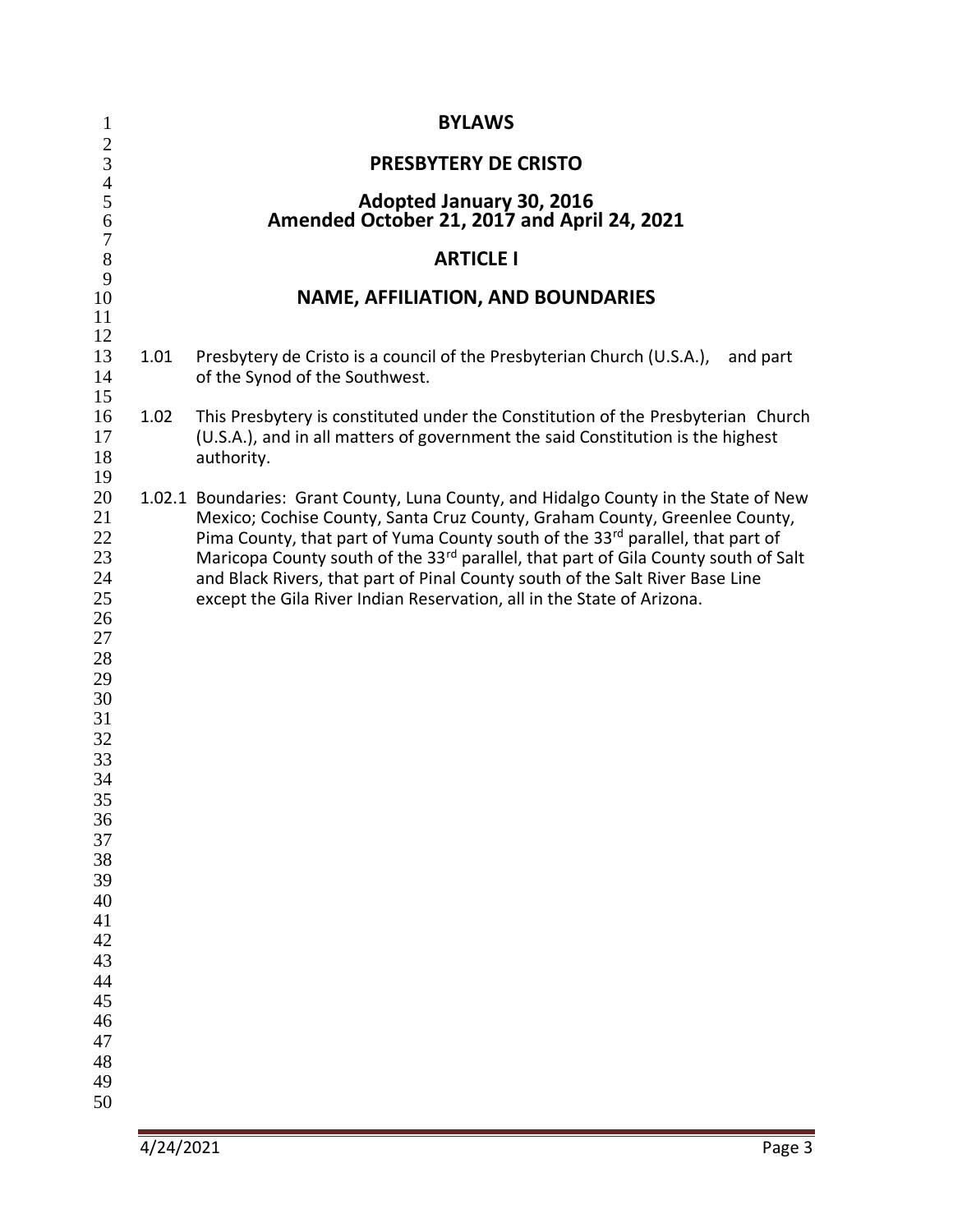| $\mathbf{1}$                                                                     |      | <b>ARTICLE II</b>                                                                                                                                                                                                                                                                                    |
|----------------------------------------------------------------------------------|------|------------------------------------------------------------------------------------------------------------------------------------------------------------------------------------------------------------------------------------------------------------------------------------------------------|
| $rac{2}{3}$<br>$\overline{\mathcal{L}}$<br>5                                     |      | <b>MEMBERSHIP AND MANAGEMENT</b>                                                                                                                                                                                                                                                                     |
| $\sqrt{6}$<br>$\boldsymbol{7}$<br>$8\,$<br>9                                     | 1.01 | The Presbytery will consist of all teaching elders and an equal number of ruling<br>elders in conformity to the Manual of Operations.                                                                                                                                                                |
| 10<br>11<br>12<br>13                                                             |      | 1.01.1 Ruling elders who are members of the Leadership Team, as defined in 5.05, for<br>the tenure of their office shall be enrolled as members of Presbytery for the<br>tenure of their office.                                                                                                     |
| 14<br>15<br>16                                                                   |      | 1.01.2 All ruling elder chairpersons of Presbytery standing commissions and committees<br>shall be enrolled as members of Presbytery for the tenure of their office.                                                                                                                                 |
| 17<br>18<br>19<br>20<br>21                                                       |      | 1.01.3 All Commissioned Ruling Elders, and all Certified Christian Educators who are<br>Ruling Elders from congregations within the presbytery, shall have voice and<br>vote at Presbytery gatherings and be counted as Ruling Elders for purpose of the<br>teaching/ruling elder balancing formula. |
| 22<br>23<br>24<br>25<br>26                                                       |      | 1.01.4 Whenever the Presbytery Pastor serving the Grand Canyon and de Cristo<br>Presbyteries is a member of de Cristo Presbytery by virtue of residence, the<br>Presbytery Pastor shall also be an ex officio member of Grand Canyon<br>Presbytery, with voice and vote.                             |
| 27<br>28<br>29<br>30<br>31                                                       |      | 1.01.1 Whenever the Associate Presbytery Pastor/Stated Clerk serving the Grand<br>Canyon and de Cristo Presbyteries is a member of de Cristo by virtue of<br>residence, the Stated Clerk/Associate shall also be an ex officio member of Grand<br>Canyon Presbytery, with voice and vote.            |
| 32<br>33<br>34<br>35<br>36<br>37<br>38<br>39<br>40<br>41<br>42<br>43<br>44<br>45 | 1.02 | Management. The Presbytery of de Cristo shares a staff with Presbytery of<br>Grand Canyon and shares in training, meetings and educational events.                                                                                                                                                   |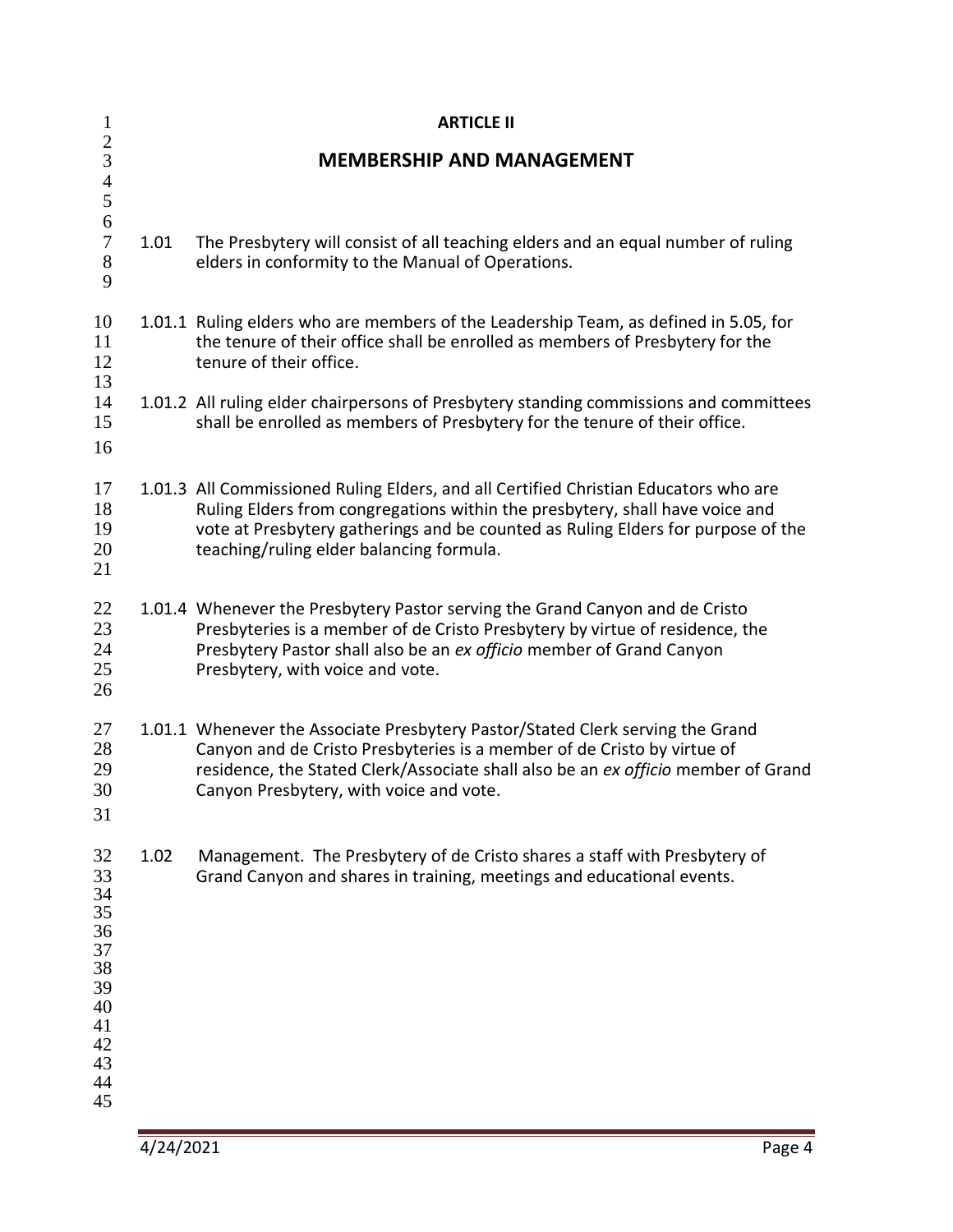| $\mathbf{1}$                                                                                                         |      |                                                                                                                                                                                                                                                                                                                                                                                                                                                     |
|----------------------------------------------------------------------------------------------------------------------|------|-----------------------------------------------------------------------------------------------------------------------------------------------------------------------------------------------------------------------------------------------------------------------------------------------------------------------------------------------------------------------------------------------------------------------------------------------------|
|                                                                                                                      |      | <b>ARTICLE III</b>                                                                                                                                                                                                                                                                                                                                                                                                                                  |
| $\frac{2}{3}$<br>4 5                                                                                                 |      | <b>MEETINGS</b>                                                                                                                                                                                                                                                                                                                                                                                                                                     |
| $\frac{6}{7}$<br>$8\,$<br>9<br>10<br>11                                                                              | 2.01 | Presbytery shall hold at least four gatherings annually, including the educational<br>gathering - "The Big Event". At least two of the gatherings shall be stated<br>meetings and at least two meeting shall be integrated with Presbytery of Grand<br>Canyon, for normally the January Annual meeting and the spring meeting.<br>Normally a fall meeting is held in October.                                                                       |
| 12<br>13<br>14                                                                                                       | 2.02 | Each Stated Presbytery meeting of the year will consist of the following essential<br>components:                                                                                                                                                                                                                                                                                                                                                   |
| 15<br>16<br>17<br>18<br>19                                                                                           |      | a. Teaching of the Apostles (Polity, work of the church, orientations)<br>b. Fellowship (Our life together, time to "connect")<br>c. Celebration of the Lord's Supper<br>d. Prayer (Worship)                                                                                                                                                                                                                                                        |
| 20<br>21                                                                                                             |      | The order and form of these essential components will be flexible.                                                                                                                                                                                                                                                                                                                                                                                  |
| 22<br>23<br>24<br>25<br>26<br>27<br>28<br>29<br>30<br>31<br>32                                                       | 2.03 | Presbytery meetings shall be approved by the Presbytery Leadership<br>Commission. The dates of Presbytery Meetings for each calendar year shall be<br>announced at the first meeting of the year. The Annual Meeting of the Presbytery<br>de Cristo shall be held at the first meeting of each calendar year.                                                                                                                                       |
|                                                                                                                      | 2.04 | Alternative Meetings - Electronic meetings of the Presbytery, its Commissions<br>and Committees may be conducted at meetings at which, rather than all<br>participating members being physically present in one room, some or all of the<br>members communicate with the others through electronic means such as the<br>internet or by telephone. Other rules for conducting electronic meetings may<br>be established in the Manual of Operations. |
| 33<br>34<br>35<br>36<br>37<br>38<br>39<br>40<br>41<br>42<br>43<br>44<br>45<br>46<br>47<br>48<br>49<br>50<br>51<br>52 | 2.05 | The quorum for all Presbytery Meetings - The quorum of meetings of the<br>Presbytery shall be eight teaching elder members and eight ruling elders<br>present, provided that at least eight churches are represented by Ruling elders.                                                                                                                                                                                                              |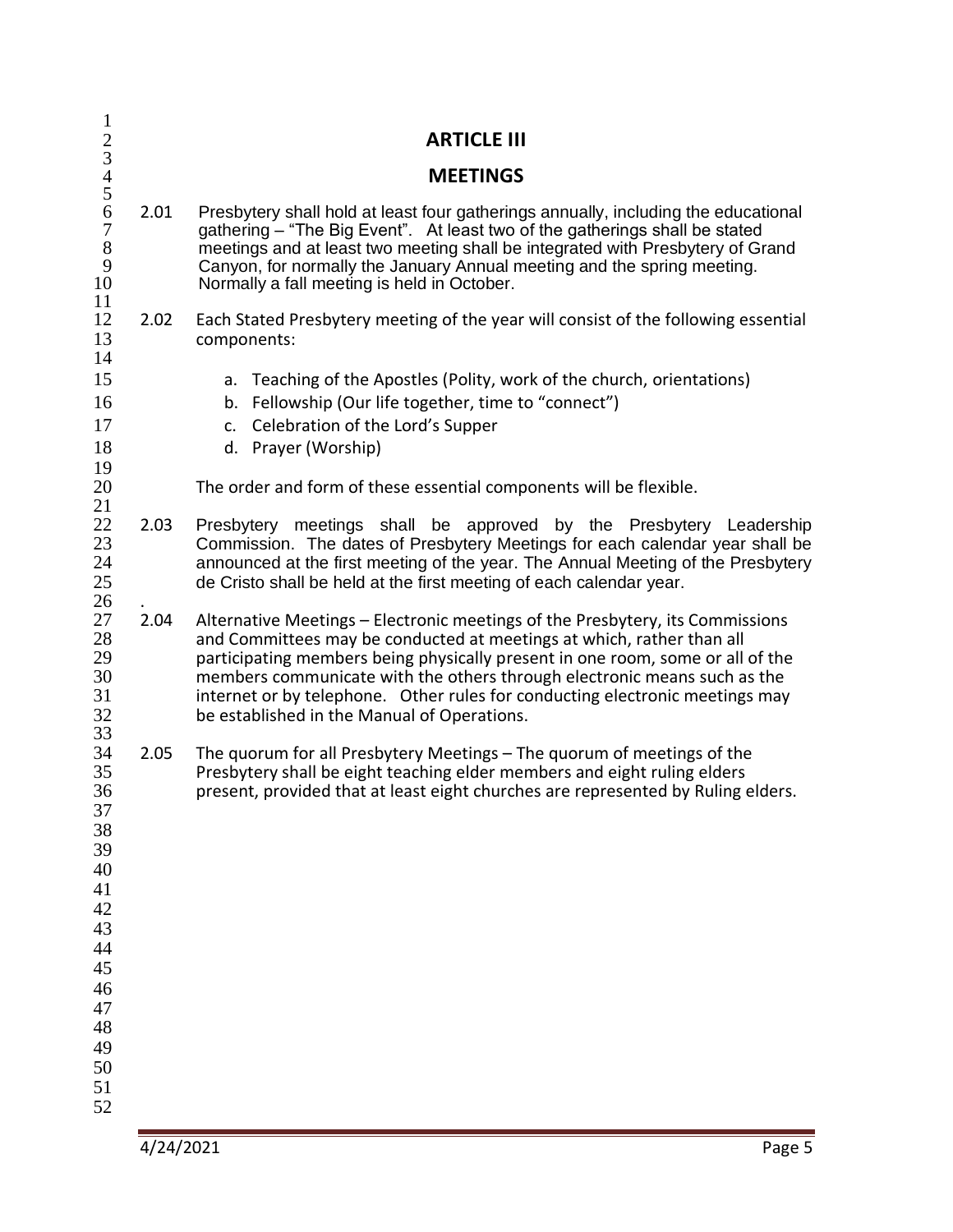| $\mathbf{1}$                                                                                                                                                                                                   |           | <b>ARTICLE IV</b>                                                                                                                                                                                                                                                                                                |
|----------------------------------------------------------------------------------------------------------------------------------------------------------------------------------------------------------------|-----------|------------------------------------------------------------------------------------------------------------------------------------------------------------------------------------------------------------------------------------------------------------------------------------------------------------------|
| $\overline{2}$<br>$\mathfrak{Z}$                                                                                                                                                                               |           | <b>OFFICERS</b>                                                                                                                                                                                                                                                                                                  |
| $\overline{4}$<br>5<br>6<br>$\boldsymbol{7}$                                                                                                                                                                   | 3.01      | The officers of Presbytery will be: Moderator, Moderator-elect, Presbytery<br>Pastor, Stated Clerk/Associate, and Treasurer.                                                                                                                                                                                     |
| $8\,$<br>9<br>10<br>11<br>12                                                                                                                                                                                   |           | 3.01.1 The Moderator-elect will become Moderator upon installation at the January<br>Annual meeting. At each October stated meeting a new moderator-elect will be<br>nominated by the Nominating Committee for election by the Presbytery at the<br>Annual Presbytery meeting.                                   |
| 13<br>14                                                                                                                                                                                                       | 3.01.2    | Stated Clerk/Assoc. will be elected as Stated Clerk of the Presbytery for<br>a period that is congruent with his/her employment contract.                                                                                                                                                                        |
| 16<br>17<br>18                                                                                                                                                                                                 | 3.01.3    | The Treasurer of the Presbytery will be nominated by the Nominating<br>Committee and will be elected for a term of three years and will not serve<br>more than two consecutive terms.                                                                                                                            |
| 20<br>21                                                                                                                                                                                                       | 3.02      | Duties of the officers are provided in the Manual of Operations:                                                                                                                                                                                                                                                 |
| 15<br>19<br>22<br>23<br>24<br>25<br>26<br>27<br>28<br>29<br>30<br>31<br>32<br>33<br>34<br>35<br>36<br>37<br>38<br>39<br>40<br>41<br>42<br>43<br>44<br>45<br>46<br>47<br>48<br>49<br>50<br>51<br>52<br>53<br>54 | 3.03      | Presbytery may hire professional, administrative, and volunteer staff as<br>recommended by the Combined Personnel Team. The process of election or<br>hiring, position descriptions, method of performance review, and manner of<br>termination shall be as provided in the Manual of Administrative Operations. |
|                                                                                                                                                                                                                | 4/24/2021 | Page 6                                                                                                                                                                                                                                                                                                           |
|                                                                                                                                                                                                                |           |                                                                                                                                                                                                                                                                                                                  |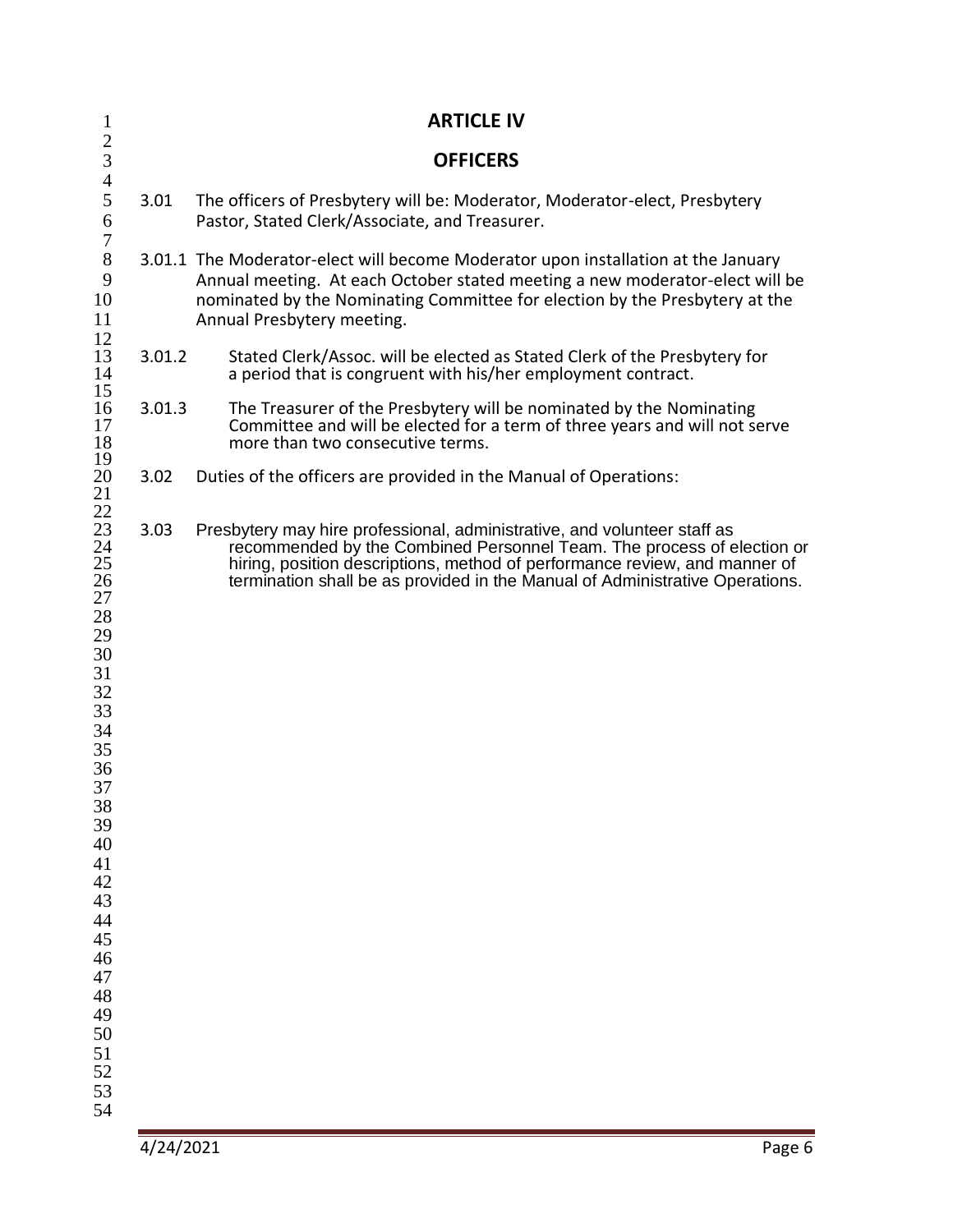| $\mathbf{1}$                                                                                                                                                               |           | <b>ARTICLE-V</b>                                                                                                                                                                                                                                                                                                                                           |
|----------------------------------------------------------------------------------------------------------------------------------------------------------------------------|-----------|------------------------------------------------------------------------------------------------------------------------------------------------------------------------------------------------------------------------------------------------------------------------------------------------------------------------------------------------------------|
| $\frac{2}{3}$<br>$\overline{4}$                                                                                                                                            |           | <b>BOARD OF TRUSTEES</b>                                                                                                                                                                                                                                                                                                                                   |
| 5<br>6<br>$\sqrt{ }$<br>$\,8\,$                                                                                                                                            | 4.01      | Board Composition – The voting members of The Leadership Team, as defined in<br>5.05, plus the treasurer, will comprise the Board of Trustees of Presbytery de<br>Cristo.                                                                                                                                                                                  |
| 9<br>10<br>11<br>12                                                                                                                                                        | 4.02      | Board Duties and Powers - The Board of Trustees has the power to elect its<br>officers as may be required by the State of Arizona and the Presbytery de Cristo<br>Articles of Incorporation.                                                                                                                                                               |
| 13<br>14<br>15<br>16                                                                                                                                                       | 4.03      | This non-profit corporation, through its Board of Trustees, holds title to all real<br>estate of the Presbytery, and is liable for all encumbrances on these assets as<br>outlined in the Book of Order (G-4.02).                                                                                                                                          |
| 17<br>18<br>19<br>20<br>21                                                                                                                                                 | 4.04      | No church in Presbytery de Cristo will sell, mortgage, or otherwise encumber any<br>of its real property, and will not acquire real property subject to encumbrance or<br>conditions without written permission of the Presbytery transmitted by the<br>Board of Trustees through the session of the particular church, according to the<br>Book of Order. |
| 22<br>23<br>24<br>25<br>26<br>27<br>28<br>29<br>30<br>31<br>32<br>33<br>34<br>35<br>36<br>37<br>38<br>39<br>40<br>41<br>42<br>43<br>44<br>45<br>46<br>47<br>48<br>49<br>50 | 4.05      | Board Meetings - The Board of Trustees shall meet at least once a year and will<br>report all of its actions to the Presbytery.                                                                                                                                                                                                                            |
|                                                                                                                                                                            | 4/24/2021 | Page 7                                                                                                                                                                                                                                                                                                                                                     |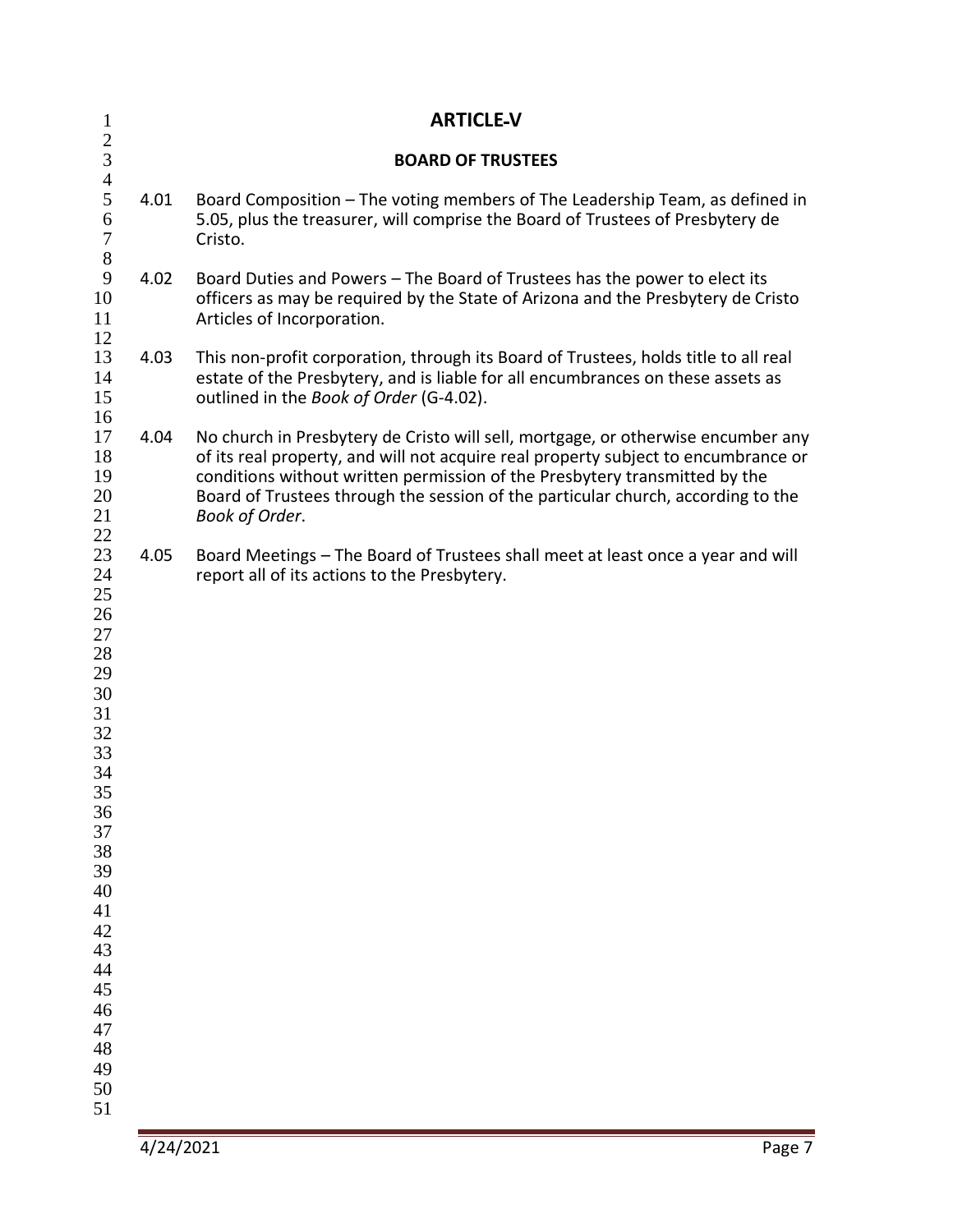| $\mathbf{1}$                                                   |      | <b>ARTICLE VI</b>                                                                                                                                                                                                                                                                                                                                                                                                                                                                                                                                                                                                                                                                                                                                      |
|----------------------------------------------------------------|------|--------------------------------------------------------------------------------------------------------------------------------------------------------------------------------------------------------------------------------------------------------------------------------------------------------------------------------------------------------------------------------------------------------------------------------------------------------------------------------------------------------------------------------------------------------------------------------------------------------------------------------------------------------------------------------------------------------------------------------------------------------|
| $\overline{2}$<br>$\mathfrak{Z}$                               |      | <b>COMMISSIONS AND COMMITTEES</b>                                                                                                                                                                                                                                                                                                                                                                                                                                                                                                                                                                                                                                                                                                                      |
| $\overline{4}$<br>5<br>6<br>$\overline{7}$<br>8                | 5.01 | Commissions and Committees of Presbytery de Cristo shall be governed by the<br>Book of Order, the Bylaws, the Manual of Operations and Roberts Rules of Order<br>Newly Revised, in that order.                                                                                                                                                                                                                                                                                                                                                                                                                                                                                                                                                         |
| 9<br>10<br>11<br>12<br>13                                      | 5.02 | Nominations to Presbytery positions may be elected at any Presbytery Meeting<br>or at any Leadership Commission Meetings. Service on Standing Commissions<br>and Committees will begin on January 1 except for the Moderator of the<br>Presbytery who will be installed during the annual meeting.                                                                                                                                                                                                                                                                                                                                                                                                                                                     |
| 14<br>15<br>16<br>17<br>18<br>19                               | 5.03 | Members of Ministries, Commissions, Committees, Standing Committees, and<br>Special Committees (select or ad hoc) shall be elected to classes of teaching<br>elders and ruling elders (or in the case of committees - members of<br>congregations (G-3.0109)), in as close to equal in number as practicable, and<br>may serve total terms to not exceed six consecutive years of service.                                                                                                                                                                                                                                                                                                                                                             |
| 20<br>21<br>22<br>23<br>24                                     | 5.04 | The quorum for Commissions and Committees shall be established by the<br>Commissions and Committees, but in no case shall be less than a majority of its<br>members except as noted in the Book of Order D-5.0204.                                                                                                                                                                                                                                                                                                                                                                                                                                                                                                                                     |
| 25<br>26                                                       |      | <b>ADMINISTRATION PERMANENT COMMISSIONS</b>                                                                                                                                                                                                                                                                                                                                                                                                                                                                                                                                                                                                                                                                                                            |
| 27<br>28<br>29<br>30<br>31<br>32<br>33<br>34<br>35<br>36<br>37 | 5.05 | Leadership Commission - The Leadership Commission functions as a commission<br>and will be composed of twelve (12) members, to include the Moderator of<br>Presbytery, Moderator-elect of Presbytery, and the Immediate past Moderator<br>of Presbytery, and six other members - three ruling elders and three teaching<br>elders representative of ministry commissions and committees including<br>Presbyterian Woman; all with voice and vote. The Presbytery Pastor and Stated<br>Clerk will serve ex-officio and have voice and vote as members of presbytery.<br>The Presbytery Treasurer will serve ex-officio and have voice and no vote. The<br>Presbytery Pastor will ordinarily serve as Moderator (chair) of the Leadership<br>Commission. |
| 38<br>39<br>40<br>41<br>42<br>43                               | 5.06 | Permanent Judicial Commission - The Permanent Judicial Commission will<br>function as a commission and be composed of seven members, ruling elders and<br>teaching elders in numbers as nearly equal as practicable. No two members may<br>come from the same congregation. The term of office will be six years.<br>The Permanent Judicial Commission will be established in conformity to the                                                                                                                                                                                                                                                                                                                                                        |
| 44<br>45<br>46<br>47<br>48<br>49<br>50                         | 5.07 | Rules of Discipline. There will be no liaison from the Leadership Team.<br>Commission on Ministry - The Commission on Ministry will function as a<br>commission and will be composed of sixteen members, eight ruling elders and<br>eight teaching elders in numbers nearly equal as practicable, plus the liaison<br>from the Leadership Team, serving with voice but without vote. The Presbytery<br>Pastor and Stated Clerk will serve ex-officio with voice, but without vote.                                                                                                                                                                                                                                                                     |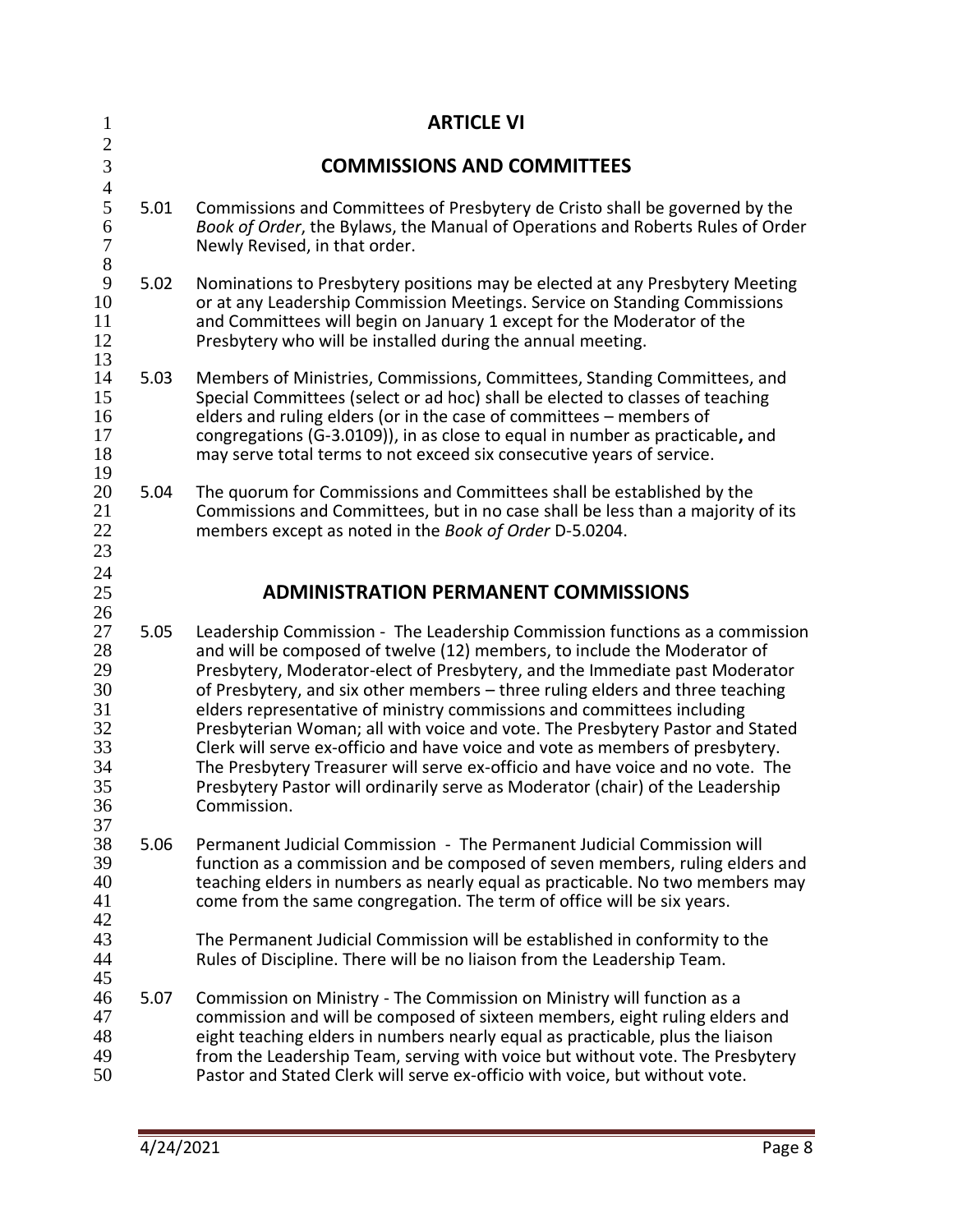| $\mathbf{1}$                                       |                | <b>PERMANENT COMMITTEES</b>                                                                                                                                                                                                                                                                                                                                                                                                                                        |
|----------------------------------------------------|----------------|--------------------------------------------------------------------------------------------------------------------------------------------------------------------------------------------------------------------------------------------------------------------------------------------------------------------------------------------------------------------------------------------------------------------------------------------------------------------|
| $\frac{2}{3}$<br>$\frac{4}{5}$<br>6                | 5.08           | Committee on Preparation for Ministry - The Committee on Preparation for<br>Ministry will function as a committee and will be composed of ten members<br>including ruling elders and teaching elders, in numbers as nearly equal as<br>practicable, plus the liaison from the Leadership Team, serving with voice but<br>without vote.                                                                                                                             |
| $\boldsymbol{7}$<br>8<br>9<br>10<br>11<br>12<br>13 | 5.09           | Administration Committee - The Administration Committee will function as a<br>committee and will be composed of eight members, ruling elders and teaching<br>elders, in numbers nearly equal as practicable, plus the liaison from Leadership<br>Team, serving with voice but without vote, and the Treasurer who will serve ex-<br>officio and have voice and vote. The Presbytery Pastor and Stated Clerk will<br>serve ex-officio with voice, but without vote. |
| 14<br>15<br>16<br>17<br>18<br>19                   | 5.10           | Mission Committee - The Mission Committee will function as a committee and<br>be composed of eleven members, ruling elders and teaching elders, in numbers<br>as nearly equal as practicable, plus the liaison from the Leadership Team, serving<br>with voice but without vote. One member of this ministry will be from<br>Presbyterian Women.                                                                                                                   |
| 20<br>21<br>22<br>23<br>24<br>25<br>26             | 5.11           | Nominations Committee - The Nominating Committee will function as a<br>committee and will be composed of nine members broadly representative of the<br>churches of the presbytery, teaching elders, members of congregations, plus the<br>liaison from the Leadership Team, serving with voice but without vote. This<br>committee shall also function as the Committee on Representation. Nominees<br>for this committee will be made by the Leadership Team.     |
| 27                                                 | 5.12           | This Paragraph deleted.                                                                                                                                                                                                                                                                                                                                                                                                                                            |
| 28<br>29                                           |                | <b>OTHER COMMITTEES</b>                                                                                                                                                                                                                                                                                                                                                                                                                                            |
| 30<br>31<br>32<br>33<br>34<br>35<br>36             | 5.13           | Special Committees - A Special (select or ad hoc) Committee is a committee<br>appointed, as the need arises, to carry out a specific task. A Special Committee<br>may not be appointed to perform a task that falls within the assigned functions<br>of an existing Commission or Committee. Once a Special Committee reports to<br>the assembly, it automatically ceases to exist.                                                                                |
| 37<br>38<br>39                                     | 5.14           | Other Standing Committees - There may be such other Standing Committees as<br>the Presbytery may deem necessary to carry on the work of the Presbytery.                                                                                                                                                                                                                                                                                                            |
| 40<br>41<br>42                                     |                | PERMANENT COMMITTEES FOR ORGANIZATION MANAGEMENT WITH A<br><b>SHARED STAFFING PLAN</b>                                                                                                                                                                                                                                                                                                                                                                             |
| 43<br>44<br>45                                     |                | The Permanent Committees for the Shared Staffing Plan. The permanent committees for<br>combined staffing plan shall be:                                                                                                                                                                                                                                                                                                                                            |
| 46                                                 | a <sub>z</sub> | <b>Combined Personnel Team</b>                                                                                                                                                                                                                                                                                                                                                                                                                                     |
| 47                                                 |                | b. Combined Finance Team                                                                                                                                                                                                                                                                                                                                                                                                                                           |
| 48<br>49<br>50                                     | Operations.    | Their duties and responsibilities shall be set forth in the Manual of Administrative                                                                                                                                                                                                                                                                                                                                                                               |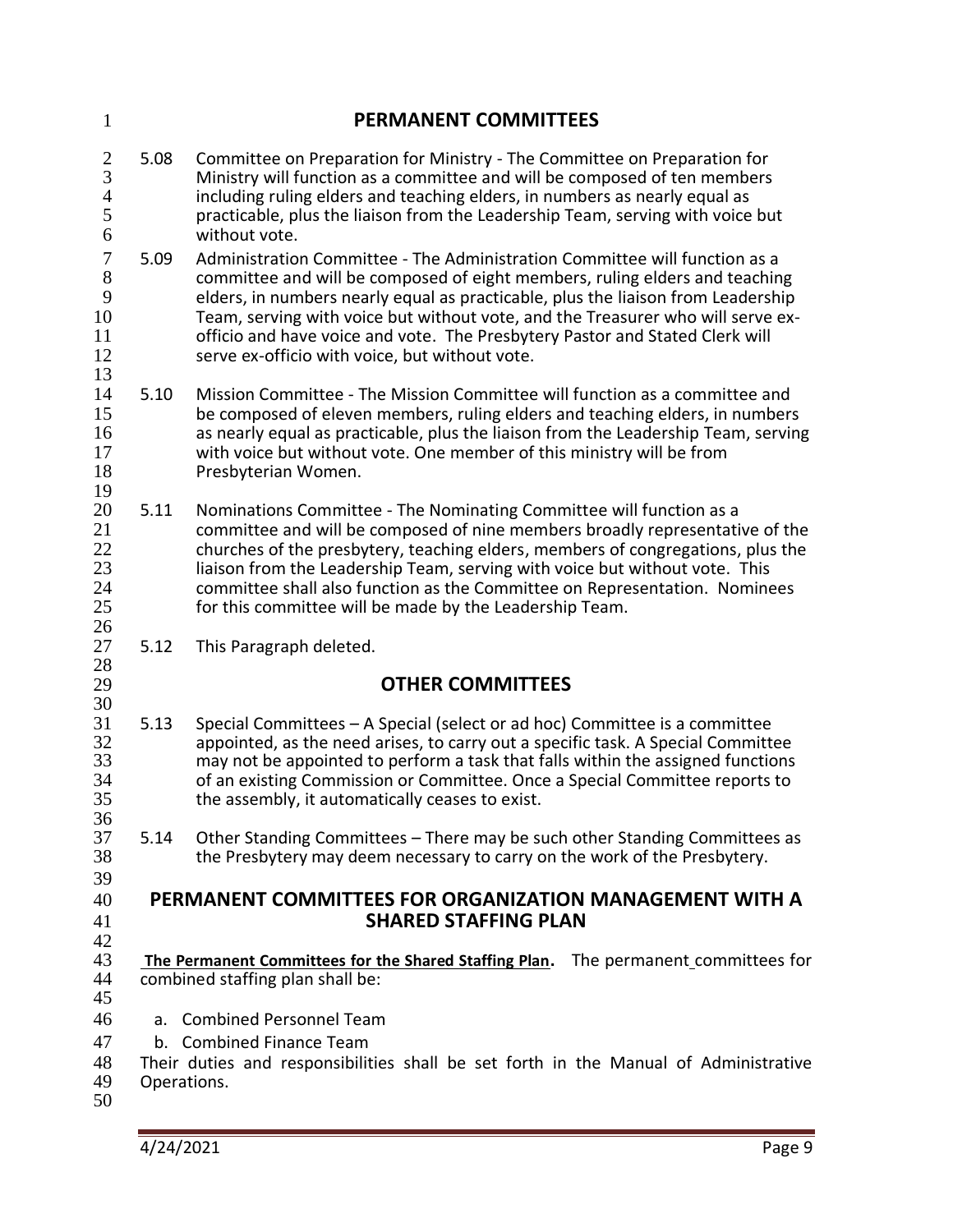| $\mathbf{1}$                                                                                                                                                                                                                                                                         | <b>ARTICLE VII</b> |                                                                                                                                                                                                                   |         |
|--------------------------------------------------------------------------------------------------------------------------------------------------------------------------------------------------------------------------------------------------------------------------------------|--------------------|-------------------------------------------------------------------------------------------------------------------------------------------------------------------------------------------------------------------|---------|
|                                                                                                                                                                                                                                                                                      |                    | <b>ECUMENICAL AND INTERFAITH RELATIONS</b>                                                                                                                                                                        |         |
| 2345678                                                                                                                                                                                                                                                                              | 6.01               | These Standing Rules affirm the ecumenical commitment stated in the Book of<br>Order $G - 5.01$ .                                                                                                                 |         |
| 9                                                                                                                                                                                                                                                                                    | 6.02               | The Presbytery Stated Clerk will be the primary liaison to other agencies with<br>which the Presbytery has relationships.                                                                                         |         |
| 10<br>11<br>12<br>13<br>14<br>15<br>16<br>17<br>18<br>19<br>20<br>21<br>$22\,$<br>23<br>24<br>$25\,$<br>26<br>$27\,$<br>28<br>29<br>$30\,$<br>31<br>32<br>33<br>34<br>35<br>36<br>37<br>38<br>39<br>40<br>41<br>42<br>43<br>44<br>45<br>46<br>47<br>48<br>49<br>50<br>51<br>52<br>53 | 6.03               | The Presbytery through its Leadership Team, will approve all ecumenical and<br>interfaith agreements and will forward all such agreements to the<br>Administration Commission to determine financial obligations. |         |
|                                                                                                                                                                                                                                                                                      | 4/24/2021          |                                                                                                                                                                                                                   | Page 10 |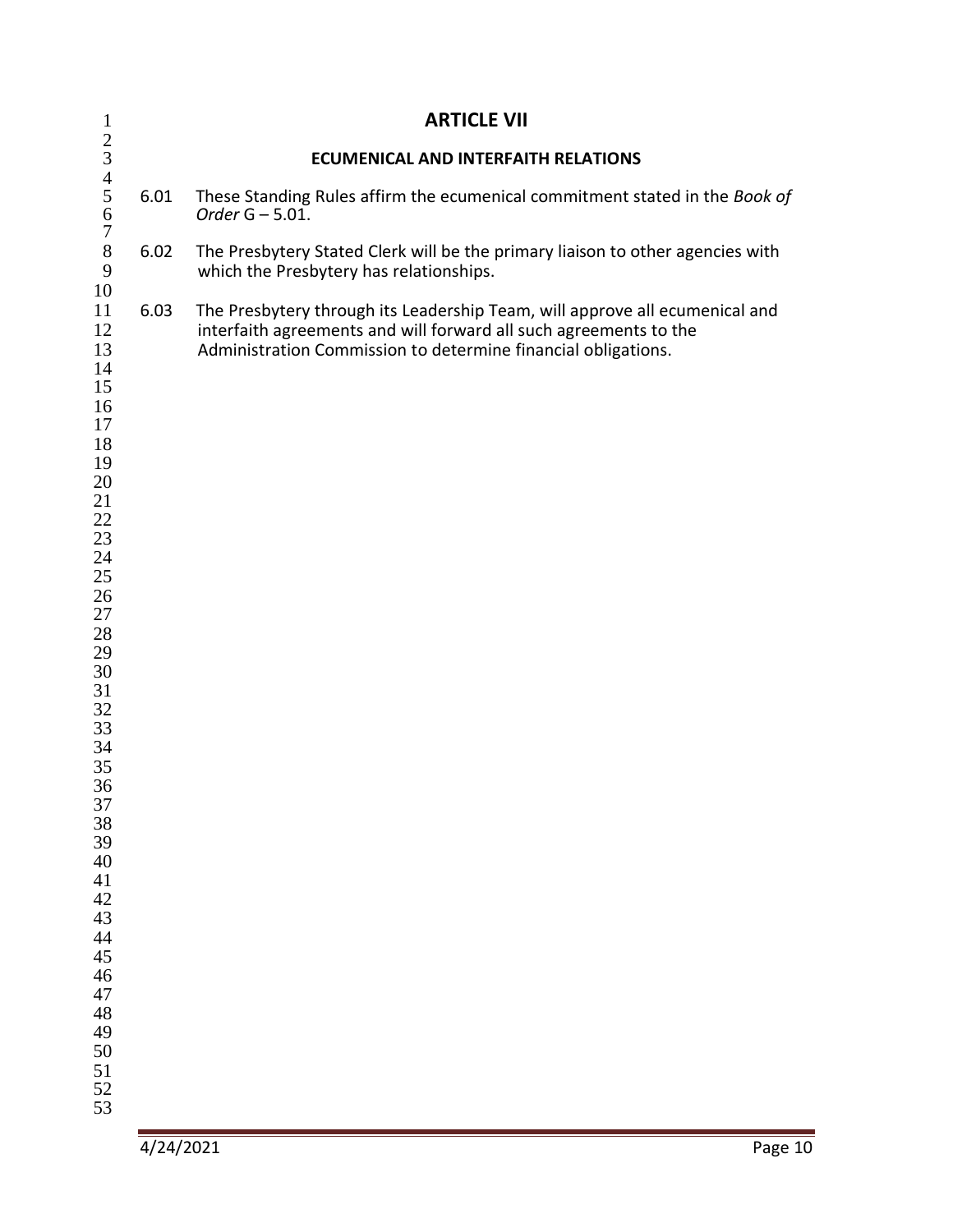| $\mathbf{1}$                                                                 |      | <b>ARTICLE VIII</b>                                                                                                                                                                                                                                                                                                                                                                                                                                                                                                                                            |
|------------------------------------------------------------------------------|------|----------------------------------------------------------------------------------------------------------------------------------------------------------------------------------------------------------------------------------------------------------------------------------------------------------------------------------------------------------------------------------------------------------------------------------------------------------------------------------------------------------------------------------------------------------------|
| $rac{2}{3}$<br>$\overline{4}$                                                |      | <b>SPECIAL RULES</b>                                                                                                                                                                                                                                                                                                                                                                                                                                                                                                                                           |
| $\mathfrak s$<br>6<br>$\boldsymbol{7}$<br>$8\,$<br>9<br>10<br>11<br>12<br>13 | 7.01 | Establishment of Temporary Administrative Commissions. Presbytery and<br>Commission on Ministry (for Assumption of Original Jurisdiction) may<br>establish temporary commissions as provided in G-3.0109b. Temporary<br>presbytery administrative commissions shall consist of not fewer than seven<br>members, composed of ruling and teaching elders in numbers as nearly equal as<br>possible. Commissions established for the purpose of ordaining and installing a<br>teaching elder in permanent pastoral relations may consist of only five<br>members. |
| 14<br>15<br>16<br>17                                                         |      | 7.01.1 The quorum of the commission shall be established at the time of creation, but<br>in no case shall be less than a majority of its members except as noted in the<br>Book of Order D-5.0204                                                                                                                                                                                                                                                                                                                                                              |
| 18<br>19<br>20                                                               |      | 7.01.2 Presbytery shall state specifically the scope of power given the commission and<br>its charge at the time of creation.                                                                                                                                                                                                                                                                                                                                                                                                                                  |
| 21<br>22<br>23<br>24<br>25<br>26<br>27                                       |      | 7.01.3 Appointment of Temporary Administrative Commissions. Upon report of the<br>Stated Clerk that the presbytery has established a Temporary Administrative<br>Commission, any three of the following four (Moderator of Presbytery,<br>Moderator-elect of Presbytery, Past Moderator of Presbytery, and Presbytery<br>Pastor) in consultation with the Stated Clerk are authorized to appoint persons<br>to serve on a Temporary Administrative Commission.                                                                                                 |
| 28<br>29<br>30<br>31<br>32<br>33<br>34<br>35                                 | 7.02 | Appointment of Investigating Committee. Upon report of the Stated Clerk that a<br>written statement of an alleged offense has been received, any three of the<br>following four (Moderator of Presbytery, Moderator-elect of Presbytery, Past<br>Moderator of Presbytery, and Presbytery Pastor) in consultation with the<br>Stated Clerk are authorized to appoint persons to serve on an Investigating<br>Committee in accordance with the provisions of the Rules of Discipline, Book of<br>Order D-10.0201b.                                               |
| 36<br>37<br>38<br>39<br>40                                                   | 7.03 | In accordance with the approval of the Constitutional Amendments - 222nd<br>General Assembly; 16-C.1, 16-C.2, 16-C.3, 16-C.4, 16-C.5, 16-C.6, 16-C.7, and 16-<br>C.8, the Presbytery de Cristo modifies its Bylaws, Manual of Operations, policies,<br>and Commission/Committee handbooks and forms as follows:                                                                                                                                                                                                                                                |
| 41<br>42<br>43                                                               |      | 7.03.1 The title "Teaching Elder" shall mean "Minister of Word and Sacrament"<br>wherever found in singular or plural.                                                                                                                                                                                                                                                                                                                                                                                                                                         |
| 44<br>45<br>46<br>47<br>48<br>49<br>50<br>51<br>52<br>53                     |      | 7.03.2 The title "Commissioned Ruling Elder" shall mean "Commissioned Pastor"<br>wherever found in singular or plural.                                                                                                                                                                                                                                                                                                                                                                                                                                         |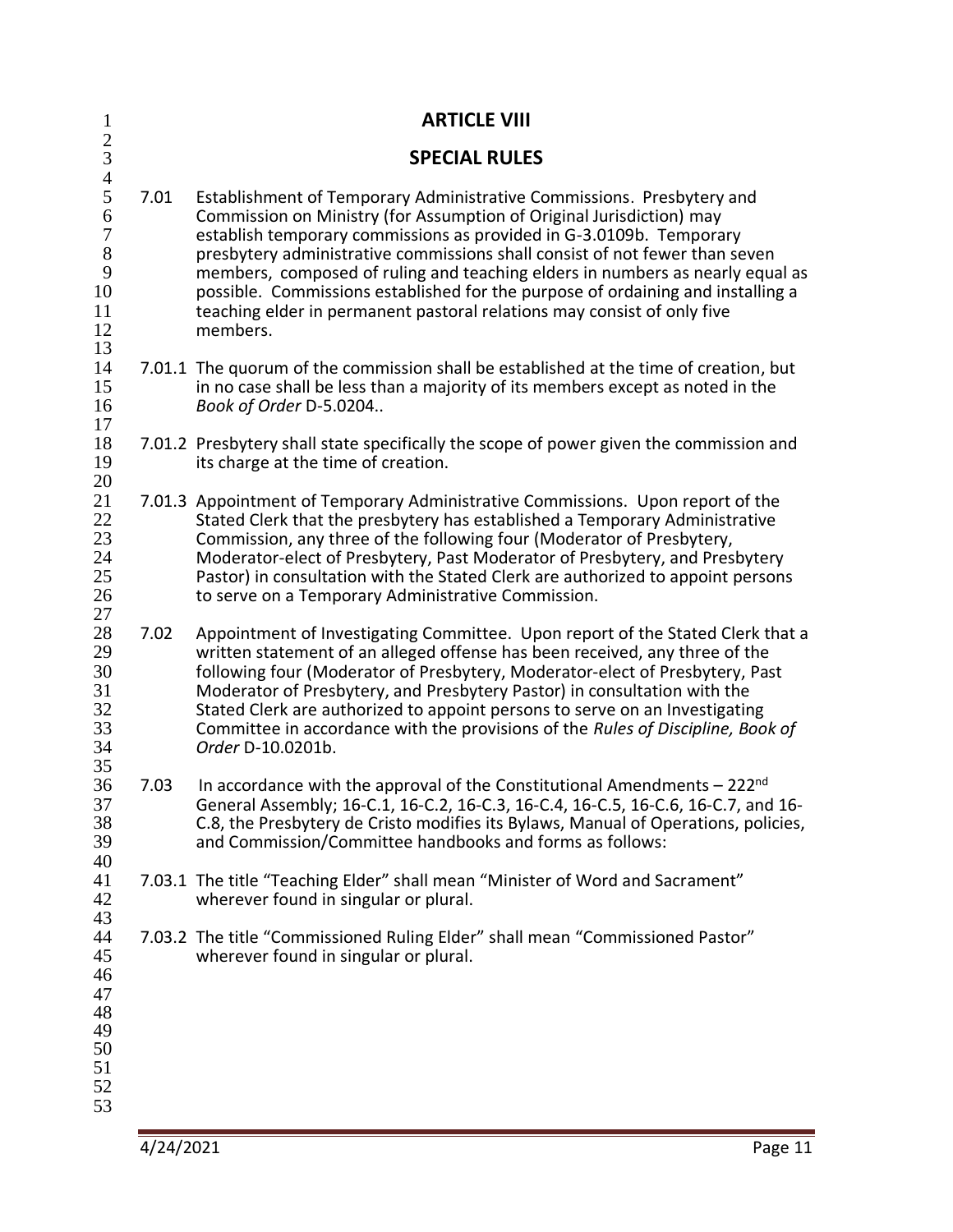| $\mathbf{1}$                                        |        | <b>ARTICLE IX</b>                                                                                                                                                                                                                                                                                                                                                                                                                                                                                                                          |  |  |
|-----------------------------------------------------|--------|--------------------------------------------------------------------------------------------------------------------------------------------------------------------------------------------------------------------------------------------------------------------------------------------------------------------------------------------------------------------------------------------------------------------------------------------------------------------------------------------------------------------------------------------|--|--|
| $\frac{2}{3}$<br>$\overline{4}$<br>5                |        | POLICIES OF PRESBYTERY, TRUSTEES, and PRESBYTERY COMMISSIONS and<br><b>COMMITTEES</b>                                                                                                                                                                                                                                                                                                                                                                                                                                                      |  |  |
| $\sqrt{6}$<br>$\overline{7}$                        | 8.01   | Policies of Presbytery                                                                                                                                                                                                                                                                                                                                                                                                                                                                                                                     |  |  |
| $8\,$<br>$\mathbf{9}$<br>10<br>11<br>12<br>13<br>14 | 8.01.1 | Establishment of Policies. Presbytery may create policies establishing its<br>procedures and governing its relations with other governing bodies of the<br>Church, particular churches, ministers, members and other organizations and<br>entities. All such policies shall be incorporated in the Manual of<br>Operations.                                                                                                                                                                                                                |  |  |
| 15<br>16<br>17<br>18<br>19<br>20<br>21<br>22        | 8.01.2 | Amendment of Policies. Policies may be adopted, amended or stricken at<br>any stated meeting of Presbytery by a two-thirds (2/3) vote of the members<br>present, provided a fifty (50) day notice of the proposed changes has been<br>given to the stated clerk in writing, and that copies of these proposed<br>changes have been sent to teaching elders and clerks of session along with<br>the call to the meeting at which they are to be voted on. All policies of<br>Presbytery shall be filed with the Stated Clerk of Presbytery. |  |  |
| 23<br>24<br>25<br>26<br>27                          | 8.01.3 | Expiration of Policies. All policies of the Manual of Operations, including<br>amendments, expire at the first Annual Meeting after a period of five years<br>from the date of the most recent adoption of the full Manual, unless<br>renewed.                                                                                                                                                                                                                                                                                             |  |  |
| 28<br>29                                            | 8.02   | Policies of the Trustees                                                                                                                                                                                                                                                                                                                                                                                                                                                                                                                   |  |  |
| 30<br>31<br>32<br>33<br>34<br>35                    | 8.02.1 | Establishment of Policies. The Trustees may establish policies governing the<br>purchase, sale, maintenance and use of the property of Presbytery and may<br>establish procedures governing their relations with other Councils<br>of the Church, particular churches, teaching elders, members and<br>other organizations and entities.                                                                                                                                                                                                   |  |  |
| 36<br>37<br>38<br>39<br>40<br>41<br>42<br>43        | 8.02.2 | Amendment of Policies. Policies may be adopted, amended or stricken at<br>any stated meeting of the Trustees by a two-thirds (2/3) vote of the<br>members present, provided a fifty (50) day notice of the proposed changes<br>has been given to the Secretary of the Trustees in writing, and that copies of<br>these proposed changes have been sent to the stated clerk along with the<br>call to the meeting at which they are to be voted on. All policies of the<br>Trustees shall be filed with the Stated Clerk of Presbytery.     |  |  |
| 44<br>45<br>46<br>47                                | 8.02.3 | Expiration of Policies. All policies of the Trustees shall expire at the first<br>Annual Meeting after a period of five years from the date of original<br>adoption unless renewed.                                                                                                                                                                                                                                                                                                                                                        |  |  |
| 48                                                  | 8.03   | Policies of Presbytery Commissions, Committees, and Teams.                                                                                                                                                                                                                                                                                                                                                                                                                                                                                 |  |  |
| 49<br>50<br>51<br>52                                | 8.03.1 | Establishment of Policies. Presbytery commissions, committees, and teams<br>may determine their officers, procedures and processes for actions within<br>their delegated spheres of responsibility. When such procedures and                                                                                                                                                                                                                                                                                                               |  |  |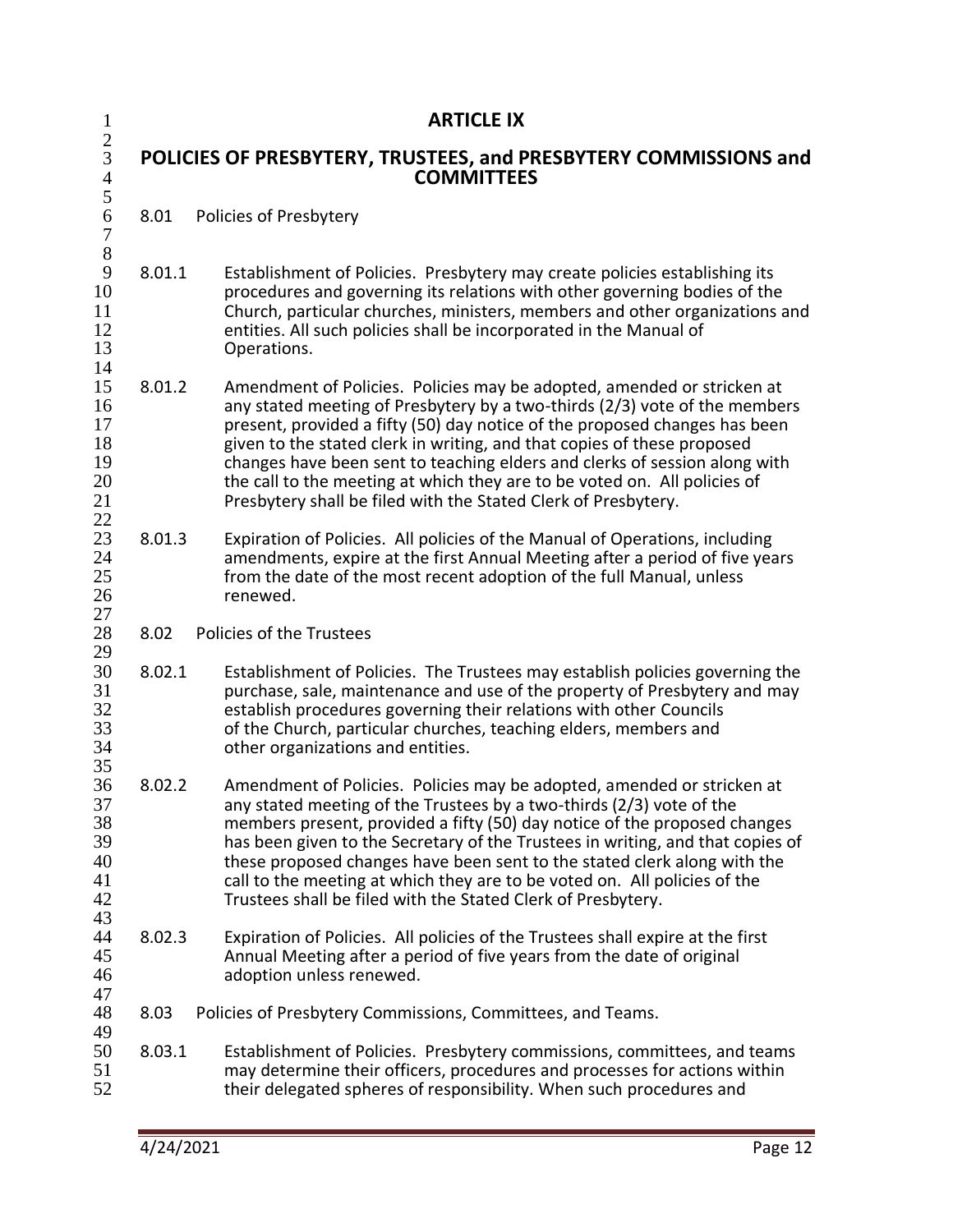| $\mathbf{1}$<br>$rac{2}{3}$                                                                                                      |          | processes are established, they shall be subject to review and approval by<br>the Presbytery.                                                                                                                                                                                                                                                                                                                               |
|----------------------------------------------------------------------------------------------------------------------------------|----------|-----------------------------------------------------------------------------------------------------------------------------------------------------------------------------------------------------------------------------------------------------------------------------------------------------------------------------------------------------------------------------------------------------------------------------|
| $\overline{4}$<br>5<br>6                                                                                                         | 8.03.2   | Amendment of Policies. Policies may be adopted, amended or stricken at<br>any stated meeting, as follows:                                                                                                                                                                                                                                                                                                                   |
| $\overline{7}$<br>8<br>9<br>10<br>11<br>12                                                                                       | 8.03.2.1 | A Presbytery commission, committee, or team may propose a new<br>policy or changes to an existing policy by a two-thirds (2/3) vote of the<br>members present, provided notice of the proposed changes has been given<br>in writing to the members of the commission, committee, team or network<br>and the Stated Clerk of Presbytery.                                                                                     |
| 13<br>14<br>15<br>16<br>17<br>18                                                                                                 | 8.03.2.2 | Following adoption of the proposed policy by the Presbytery commission,<br>committee, or team, the policy must be ratified by a vote of the members of<br>Presbytery, provided notice of the proposed policy or change in policy has<br>been given to the Stated Clerk of the Presbytery in writing and distributed<br>with the call of the meeting at which the Presbytery will consider the<br>proposed policy or change. |
| 19<br>20<br>21<br>22                                                                                                             | 8.03.2.3 | All policies of Presbytery commissions, committees, or teams shall<br>be filed with the Stated Clerk of Presbytery.                                                                                                                                                                                                                                                                                                         |
| 23<br>24<br>25                                                                                                                   | 8.03.2.4 | Policies of Presbytery commissions, committees, or teams may be amended<br>by Presbytery at any stated meeting.                                                                                                                                                                                                                                                                                                             |
| 26<br>27<br>28<br>29                                                                                                             | 8.03.3   | All policies of Presbytery commissions, committees, teams or networks shall<br>expire at the first Annual Meeting after a period of five years from the date<br>of original adoption unless renewed.                                                                                                                                                                                                                        |
| 30<br>31                                                                                                                         | 8.04     | <b>Enforcement of Policies</b>                                                                                                                                                                                                                                                                                                                                                                                              |
| 32<br>33<br>34<br>35<br>36<br>37<br>38<br>39<br>40<br>41<br>42<br>43<br>44<br>45<br>46<br>47<br>48<br>49<br>50<br>51<br>52<br>53 | 8.04.1   | Enforcement of policies. No policy shall be enforced by or against any<br>person, church or Council or instrument of Presbytery unless it is<br>included in these bylaws or the Manual of Operations.                                                                                                                                                                                                                       |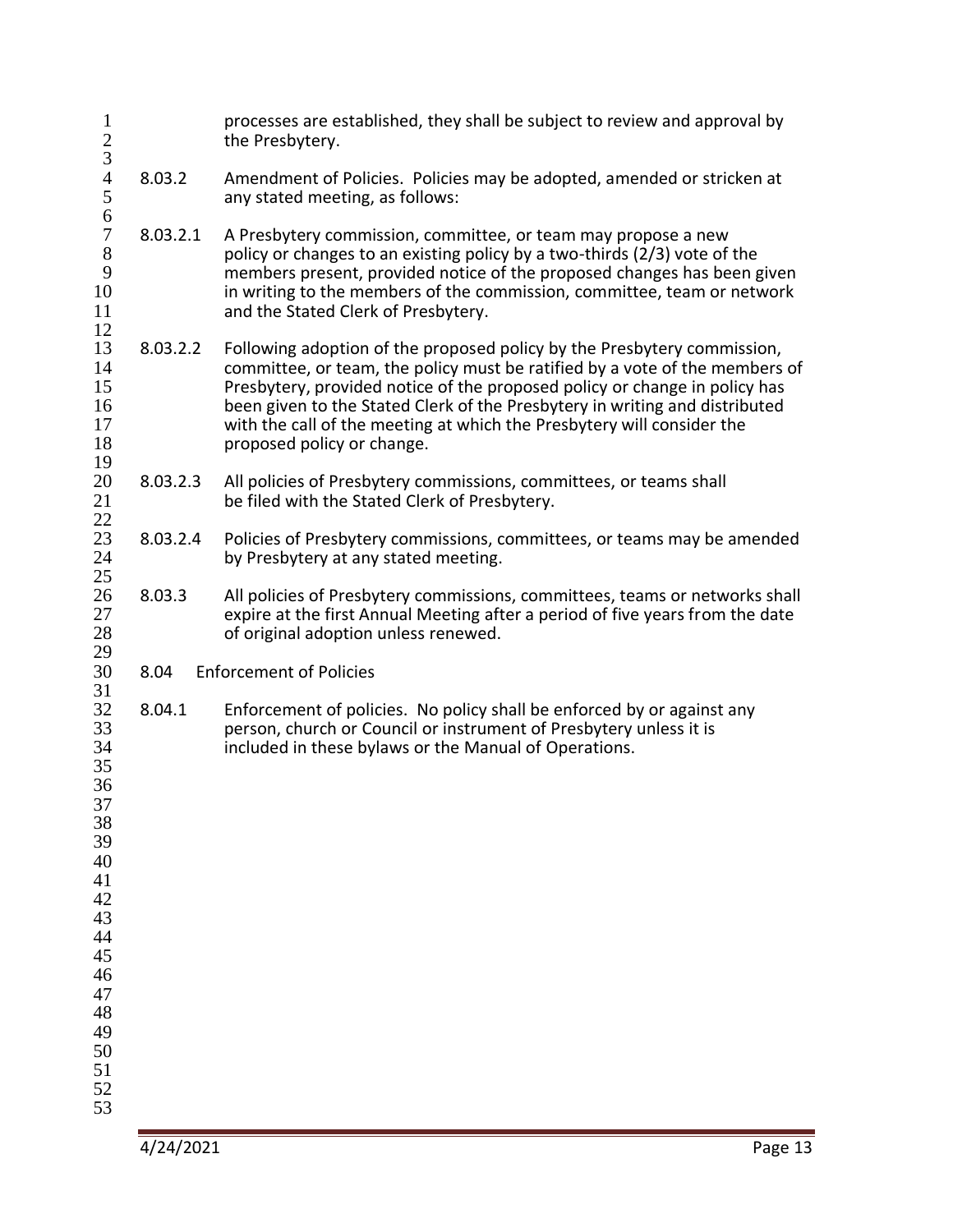| $\begin{array}{c} 2 \\ 3 \\ 4 \\ 5 \end{array}$<br>PARLIAMENTARY AUTHORITY<br><b>General Parliamentary Authority</b><br>9.01<br>6<br>$\begin{array}{c} 7 \\ 8 \\ 9 \end{array}$<br>9.01.1<br>Parliamentary Authority; Precedence of Authorities. The Presbytery de<br>Cristo shall be governed by the Book of Order, the Bylaws, the Manual of<br>Operations and Roberts Rules of Order Newly Revised, in that order.<br>10<br>11<br>Special Rules of Order<br>9.02<br>12<br>13<br>9.01.2<br>Special Rules of Order. The Presbytery may adopt, under the procedures set<br>14 | forth pursuant to Article X, special rules of order for the conduct of its |
|-------------------------------------------------------------------------------------------------------------------------------------------------------------------------------------------------------------------------------------------------------------------------------------------------------------------------------------------------------------------------------------------------------------------------------------------------------------------------------------------------------------------------------------------------------------------------------|----------------------------------------------------------------------------|
|                                                                                                                                                                                                                                                                                                                                                                                                                                                                                                                                                                               |                                                                            |
|                                                                                                                                                                                                                                                                                                                                                                                                                                                                                                                                                                               |                                                                            |
|                                                                                                                                                                                                                                                                                                                                                                                                                                                                                                                                                                               |                                                                            |
|                                                                                                                                                                                                                                                                                                                                                                                                                                                                                                                                                                               |                                                                            |
| 15<br>business. The special rules of order shall be treated as regular Rules of Order<br>16<br>and shall have the priority or privilege granted to equivalent rules pursuant<br>17<br>to Roberts Rules of Order Newly Revised. The special rules of order shall be<br>18<br>set forth in the Manual of Operations.<br>19<br>20<br>21<br>$22\,$<br>23<br>24<br>25<br>26<br>$27\,$<br>$28\,$<br>29<br>30<br>31<br>32<br>33<br>34<br>35<br>36<br>37<br>38<br>39<br>40<br>41<br>42<br>43<br>44<br>45<br>46<br>47<br>48<br>49<br>50<br>51<br>52<br>53                              |                                                                            |
| 4/24/2021                                                                                                                                                                                                                                                                                                                                                                                                                                                                                                                                                                     | Page 14                                                                    |